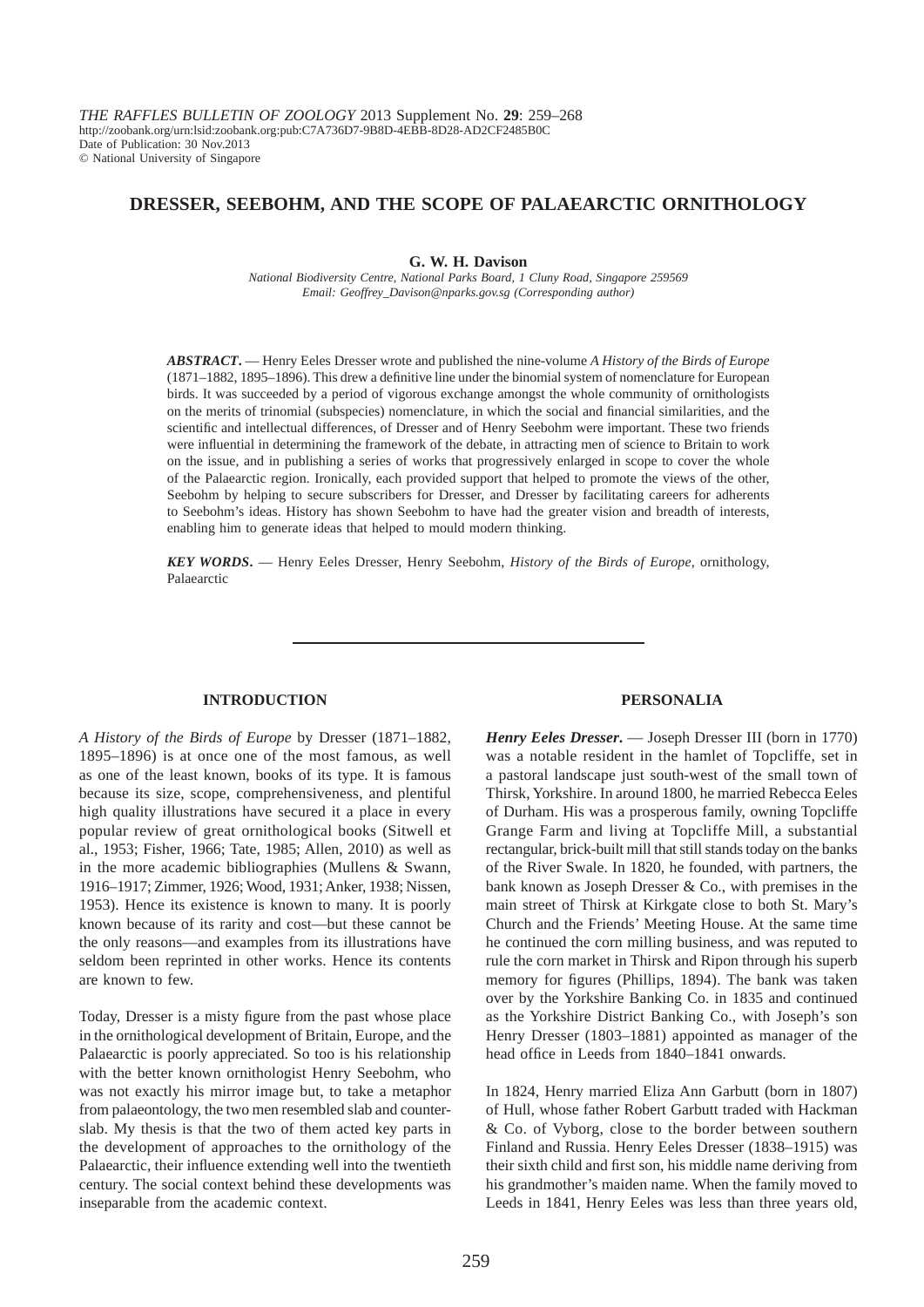and three of the younger children were born in Leeds before another move in 1846 to Farnborough, Kent, where their last child was born in 1848. The house at Lock's Bottom, Farnborough, was named Topcliffe Grange in allusion to its Yorkshire predecessor, but it no longer exists.

Henry Eeles Dresser was sent to school in Bromley, Kent, and boarded with other pupils of the school at a house in Lewisham. At the age of 14 in 1852, his father's intention being to train him up for the Baltic timber trade, with a view to taking up the business already operated by himself and his father-in-law Robert Garbutt, he was sent to school in Ahrensburg, to learn German, and afterwards to Gefle and Uppsala (Anonymous, 2013a) to learn Swedish. Walter Rothschild (1916) lists some of his travels in Europe, Scandinavia, and around the Baltic. He mentions Dresser's visit to Texas in 1863, which was one of many thousands of blockade evasions during the American civil war (Anonymous, 2013b). There were disagreements about the items he was supplying to the Confederates: "blankets, quinine, and other goods in short supply" (Anonymous, 2013a), or Manchester-manufactured Enfield rifles (Anonymous, 2013b), but no disagreement about the value of his spare time ornithological output, written up by Dresser (1865–1866).

Dresser was fully integrated into the professional and serious amateur ornithological community (Anonymous, 2013a). He was a member of the British Ornithologists' Union and for a time was its secretary and treasurer (1882–1888), a fellow of the Linnean Society of London, of the Zoological Society of London, and later an active member of the Society for the Protection of Birds, for which he edited a long series of popular pamphlets in the last decade of the century. He was a foreign honorary member of the Nuttall Ornithological Club (Cambridge, Massachusetts: elected 1878), and honorary fellow of the American Ornithologists' Union (elected 1883). He died in Monaco in November 1915 at the age of 77, having lived for several years at the Villa Marie Louise, Cannes. Dresser's collection of skins had been lodged with the Manchester Museum since 1899, and on his death it was purchased for the museum by the Bolton businessman and Quaker, J. P. Thomasson. His egg collection was acquired by the same museum in 1912. Much information relating to Dresser's background and his ornithological activities, including many of the points mentioned above, is given by Anonymous (2013a), McGhie (2009, 2012), and McGhie & Logunov (2005), while McGhie (2011) describes various publication details and dates for Dresser (1871–1882), and their taxonomic consequences.

*Henry Seebohm***.** — Benjamin Seebohm (1798–1871) was a wool merchant, and a member of a family of German origin, from Bad Pyrmont, who had settled near Bradford in 1814. He married Esther Wheeler (1798–1864).

Their first son, Henry, was born in 1832. Many biographical details of Henry Seebohm, his ancestry and family are given by Sharpe (1902), R. Seebohm (2004), and Anonymous (2013c). He travelled to Constantinople and Smyrna in

1872; to northern Norway with Robert Collett in 1874; to Pechora, Siberia, with J. A. Harvie Brown from 3 Mar.–11 Sep.1875, and to the Yenisei with Captain Joseph Wiggins from 1 Mar.–10 Oct.1877. These are just a few of his better documented travels. Many others are listed by Sharpe (1902). His own travel books give a wealth of information about his observations, though little personal detail about himself (Seebohm, 1880, 1882), and are still well worth reading, as are his various scientific works from which much can still be gleaned. Based in Sheffield until 1878, he then moved to London partly in order to prepare his volume of the *Catalogue of Birds in the British Museum* (Seebohm, 1881), at the invitation of Albert Günther. Seebohm died of influenza in November 1895, at the age of 63, and several of his works were edited for publication after his death by R. B. Sharpe.

Seebohm was equally a member of the scientific community, a fellow of the Linnean Society of London, a fellow of the Zoological Society of London, and a fellow (and at one time secretary) of the Royal Geographical Society.

# **THE DRESSER SEEBOHM NEXUS**

In 1870, when he was 32, Henry Eeles Dresser opened his office space at 110 Cannon Street, in the City of London. As Seebohm was a steel manufacturer and Dresser a metal sales agent, their two businesses must surely have been complementary. Seebohm and his family lived in Kensington, but the Dressers used various addresses both in London and in Kent (Anonymous, 2013d), and it is difficult to get a picture of which were his offices, which were homes, and the patterns of his daily or weekly commuting. In the period when he was completing his *History of Birds of Europe*, both he and Seebohm (up to at least 1885) used for correspondence the address of the publisher R. H. Porter at 6, Tenterden Street, London W1, in Mayfair: then and now a most fashionable district.

The Dressers and the Seebohms were just two of a large and intricate set of Quaker families, connected through marriage, religion, and business, and many of them additionally connected through their associations with the north of England. They shared a social and intellectual tradition, supported financially on natural resources such as coal, iron, and timber, and the manufacture of textiles, which meant provision of employment to others (often from similar social backgrounds), and involved support for charitable (especially educational) causes. Many of the families and individuals in this social circle were in banking, brewing, and shipping.

Both Dresser and Seebohm were keenly interested in ornithology, and both specialised in the birds of the Palaearctic. Both formed large collections of bird skins, Dresser about 12,000, and Seebohm more than 16,000 (Whitaker, 1896), by their own fieldwork and by purchase. Both were keenly interested in, and made large collections of, birds' eggs (Dresser, 1905–1910; Seebohm, 1896), of which Seebohm presented over 48,000 to the British Museum before his death. Both travelled extensively in western and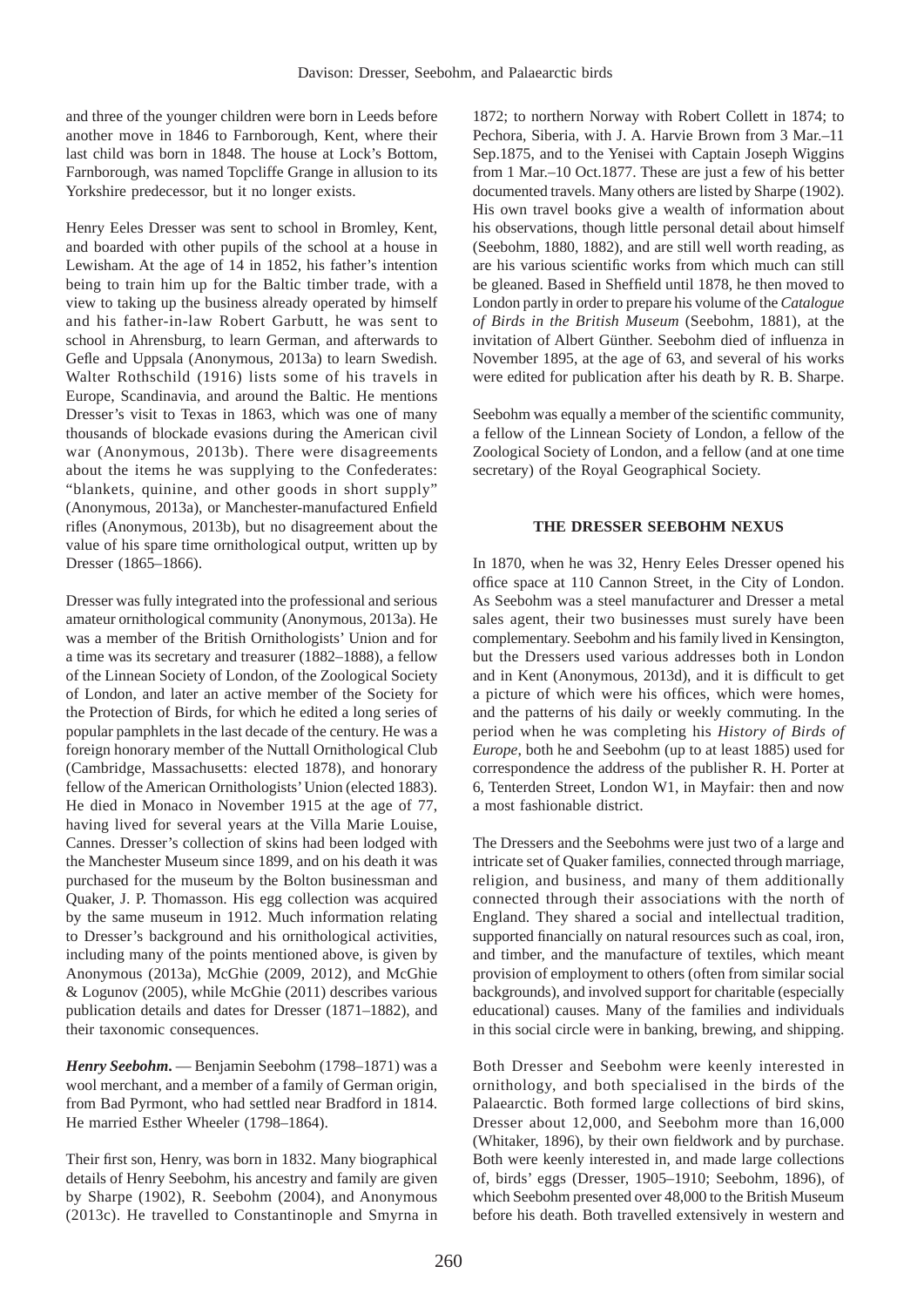central Europe, Scandinavia, the countries around the margin of the Baltic Sea, and in Russia, with Seebohm reaching as far as the Yenisei at about 108°E in Siberia. Both men were multilingual, Dresser speaking English, German, Swedish, Russian and probably French, and Seebohm speaking at least English, German, French and a smattering of Russian.

Two key differences were in their personality and their intellectual approach to ornithology. There is evidence that Seebohm was unsettled in his youth, subject to depression and inertia, and found it difficult to settle to a profession. When he finally did so, in steel manufacturing, he made a great success of it, and he joined other companies as a director apparently on the strength of his reputation at being able to turn around sick companies. But even while running his successful business, he took long periods off to travel, and he left business at the early age of 56. As he aged, Seebohm's religious views appear to have shifted, and he eventually became a Freemason (R. Seebohm, 2004). About Dresser there were no such doubts: he followed parental guidance in his education, and exposure to the timber and metals trade, went where he was told to go, and smoothly entered the world of employment with great success. On the other hand, in ornithology Seebohm was the intellectual and philosopher, while Dresser was the traditionalist, compiler and workhorse.

Dresser and Seebohm both documented their interests in dozens of papers and short notes, particularly in *The Ibis*, journal of the British Ornithologists' Union, and in books. Dresser's most important publications were his *History of the Birds of Europe* (1871–1882, 1895–1896), monographs on bee-eaters (Dresser, 1884–1886) and rollers (Dresser, 1893), a manual on Palaearctic birds (Dresser 1902–1903), and on the eggs of the birds of Europe (Dresser, 1905– 1910). Seebohm's most important publications were on the exploration of Siberia (Seebohm, 1880, 1882), the birds of Britain and their eggs (Seebohm, 1883), the geographical distribution of waders (Seebohm, 1887a), the birds of Japan (Seebohm, 1890), and a monograph on thrushes (Seebohm, 1898–1902). Both men were characterised by combining their ornithological interests with industrial careers, and by their enormous productivity. Physically, Dresser's *History of the Birds of Europe* was by far the greatest of these products, amounting to more than 5,100 pages and 723 plates. As was common practice with such publications it was issued in parts (84 parts for volumes 1–8, and nine parts for the supplement), and publication was made viable by seeking paying subscribers. The 25-year span of publication, with a 13-year pause before publication of the supplement, means that a substantial number of the surviving copies lack the final volume.

### **THE SUBSCRIBERS**

The list of subscribers printed in Volume 1 of *A History of the Birds of Europe* (appearing in 1881–1882) includes 333 individuals or organisations taking 391 copies (one, the Leicester Literary and Philosophical Society, is listed twice). The list is a roll call of the names active in ornithology at the time.

The subscribers included booksellers and agents (78–80 copies), those who might fairly be described as ornithologists and other zoologists, though few of them could be professionals in the sense of having a paid position (75–80 copies), aristocracy (30–40 copies), members of a religious and family social network (about 30 copies), and institutions (18–19 copies), totalling about 240. Another 150 copies, or just under 40%, were subscribed by those who might be described as the well-to-do, interested laymen, primarily within Britain. A few copies then remained in storage, for sale complete, to any future purchaser, some being available till at least 1915, 45 years after commencement and 20 years after completion, when any remaining copies were bought over from the ailing Dresser by the famous bookseller John Wheldon.

*The booksellers and agents***.** — In total, 24 booksellers (including printers and publishers) took about 78 to 80 copies, for some of which they would already have arranged individual purchasers. Six foreign book dealers or agents took 14 copies, while 18 book dealers or agents in Britain took 64 copies. Half of all the copies taken by booksellers were to businesses based in London, though J. E. Cornish of Manchester handled an impressive nine copies. So did Hatchard's of London.

It is the booksellers who provide some of the literary gloss to the environment within which Dresser published. According to Roberts (1895), Hatchard's was the most ancient bookbusiness in Piccadilly, dating back to 1797. It was started by John Hatchard, who had been an assistant at bookseller Thomas Payne's exceptionally small and exceptionally popular 'Literary Coffee House'. Hatchard was patronised by Queen Charlotte, the Archbishop of Canterbury, and Lord Canning. Hatchard was a Conservative, dressed like a bishop, and published much religious material for Hannah More and the Evangelicals. According to Humphreys (1893), Liston, Charles Kemble, and other actors of the early  $19<sup>th</sup>$  century frequented the shop. So did the Duke of Wellington—not, perhaps, at the same time. The Royal Horticultural Society was founded on 7 Mar.1804 at Hatchard's, when it was based at 187 Piccadilly (later it moved a few doors along the street). A memorial plaque commemorating this horticultural event was erected in the nineteenth century (Walford, 1878). A full account of Hatchard's is given by Humphreys (1893). Roberts (1895) gives many entertaining details about Bernard Quaritch (the firm still in the antiquarian book business today) and other booksellers of the time. He does not mention Henry Bickers & Son, publishers of Jonathan Swift and Laurence Sterne, in business till at least 1926, and purchasers of an impressive 13 copies of Dresser's work. One pictures Dresser strolling the streets of Piccadilly, Leicester Square, and The Strand, paying calls on these literary men in order to secure subscriptions.

One other tenuous literary connection is through the subscriber Lord Kesteven who, prior to his elevation in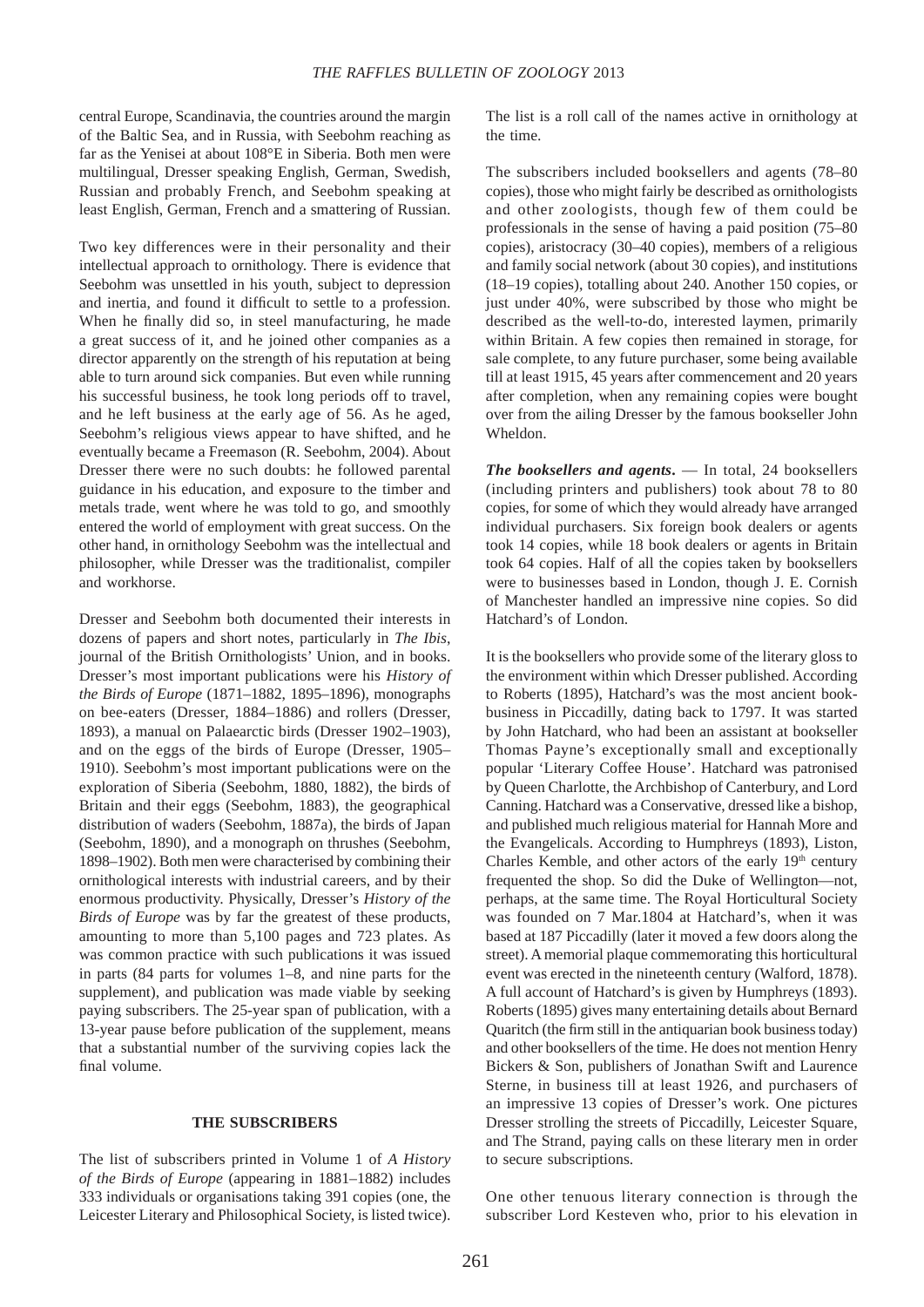1868, was Sir John Trollope, Member of Parliament for South Lincoln (1845–1868), and cousin to the writer Anthony Trollope. There seems no real evidence for Kesteven's interest in birds, none at all from Anthony Trollope, and no connection through publishers or booksellers.

*Institutions***.** — Only three of the subscribing institutions were in Britain, and 16 overseas. The interest of the Zoological Society of London is clear. The Leicester Literary and Philosophical Society had been founded in 1835, and advised the local council on the establishment of a museum, containing an impressive library (Crawforth, 2009); in 1844– 1845 this library had been the haunt of Alfred Russel Wallace and Henry Bates, and was clearly still purchasing important works. The interests of the Royal Artillery Institution at Woolwich are less obvious; perhaps they thought Dresser's multi-volume work was a guide to shooting?

Eleven of the subscribing institutions were overtly zoological, and eight were of a more general university or public character, though some of these (e.g., University of Christiania, Norway) would likely have made the purchase at the instigation of an ornithologist (in that case, Robert Collett).

*The ornithologists and zoologists***.** — There were at least 10 Fellows of the Royal Society, one Fellow of the Royal Society of Edinburgh, 48 Fellows of the Zoological Society of London, and 20 other prominent ornithologists or other zoologists, anatomists and fisheries experts amongst Dresser's subscribers. These minimum figures (because others might not have listed their affiliations) included some of the most famous ornithologists of the day, office holders in national institutions, and men who had travelled with Dresser, with Seebohm or with both. There were also two important artists: Ernest Neale, and Joseph Wolf, both of whom contributed some illustrations to Dresser's work. The main artist, J. G. Keulemans, was not (and probably could not afford to be) a subscriber.

Ornithologists based in India formed a distinct and prominent sub-set amongst the subscribers. They included John Anderson, J. Biddulph, W.T. Blanford, Allan Octavian Hume, and Eugene Oates. If the East Indies are included, then the Marquis of Tweeddale, Gov. Ussher of Labuan, and F. Nicholson who wrote on the birds of Sumatra should also be included, though only Ussher was based there.

*The social network***.** — Dresser's subscription list was headed by three members of royalty: HM The King of Italy, HRH The Duke of Edinburgh, and HH The Maharajah Duleep Singh. In all they included one ruling monarch and 28 or more peers, plus some related to peers (for example the splendidly named Frank Wyamarus Cave-Brown-Cave), and a few others who were destined to become peers. Between 30 and 40 subscribers could therefore be considered members of the aristocracy.

Some 30 of the 333 subscribers were linked by descent or marriage to the religious and family network of Dresser and Seebohm (e.g., see Milligan, 2007). These seem to have

included members of the Backhouse, Barclay, Blanford, Brocklebank, Buckley, Buxton, Crosfield, Dixon, Dodgson, Graham, Gurney, Hanbury, Jesse, and Lucas families, as well as Seebohms, and possibly others amongst the subscribers' list were also members of the same network now undetected. Some of them, for example Blanford and the Gurneys, were also ornithologists. The Barclays and Hanburys were philanthropists owning banks (Barclay's Bank) and breweries (Truman's) in London, Backhouse was a banker in Darlington, Gurney senior a banker in Norwich, Dixon a shipbuilder and owner of Backhouse & Dixon, and so on.

An illustration of this social network is given by McCann (1977), touching on benevolent institutions such as the Spitalfields Soup Society, Spitalfields Benevolent Society, and Spitalfields Association, but with a perhaps unnecessarily cynical view of their motives:

"Merchants, bankers, and large businessmen were strongly represented on these [charitable] associations. They gave considerable financial aid to Spitalfields charities and schools, supplementing the relatively limited resources of the smaller silk manufacturers, wholesalers, warehousemen, and small businessmen resident in the district. Aid on this scale can be explained partly by fear of the potentially inflammable concentration of the poor (with an insurrectionary tradition) virtually on the city's borders; few things boosted subscription lists more than a riot. But assistance from outside was greatly facilitated by the peculiar religious and familial associations of Spitalfields capital at this period. The two most active philanthropists were [a Dresser subscriber] Thomas Fowell Buxton, Evangelical, partner in Truman and Hanbury's Brewery in Spitalfields, criminal law reformer and leader of the anti-slavery cause after Wilberforce, and William Allen, Quaker, partner in Allen and Hanbury's the manufacturing chemists, and treasurer of the British and Foreign School Society. Allen, though he lived and worked in the city, regarded Spitalfields as his special field of operations.

"Allen's and Buxton's connections, particularly with the great brewing and banking empires of the Hoare, Gurney, Hanbury, Barclay [these four families all including Dresser subscribers], and Fry families (members of each of which were represented on the three committees) opened up Spitalfields philanthropy to the city. At least 17 of the 63 members had family or business ties with each other, the four individuals who were active on all three committees forming a nucleus. William Allen was father-in-law of Cornelius Hanbury (Spitalfields Association and School Committee) by his first wife, and married into the Hanbury family on her death. Buxton was a nephew and partner of Sampson Hanbury, the Quaker brewer, and brother-in-law of Samuel Hoare (treasurer of the Association and School Committee), Samuel and J. J. Gurney and Joseph Fry, brother of Charles Buxton and cousin of Charles Barclay, all committee members. John Sanderson, Quaker and china tea merchant, and secretary of the School Committee, was brother-in-law of Cornelius Hanbury (by the latter's second wife) and cousin to Richard Sanderson (Soup Society and Association). Peter Bedford, a Quaker silk manufacturer, was an employee of, and later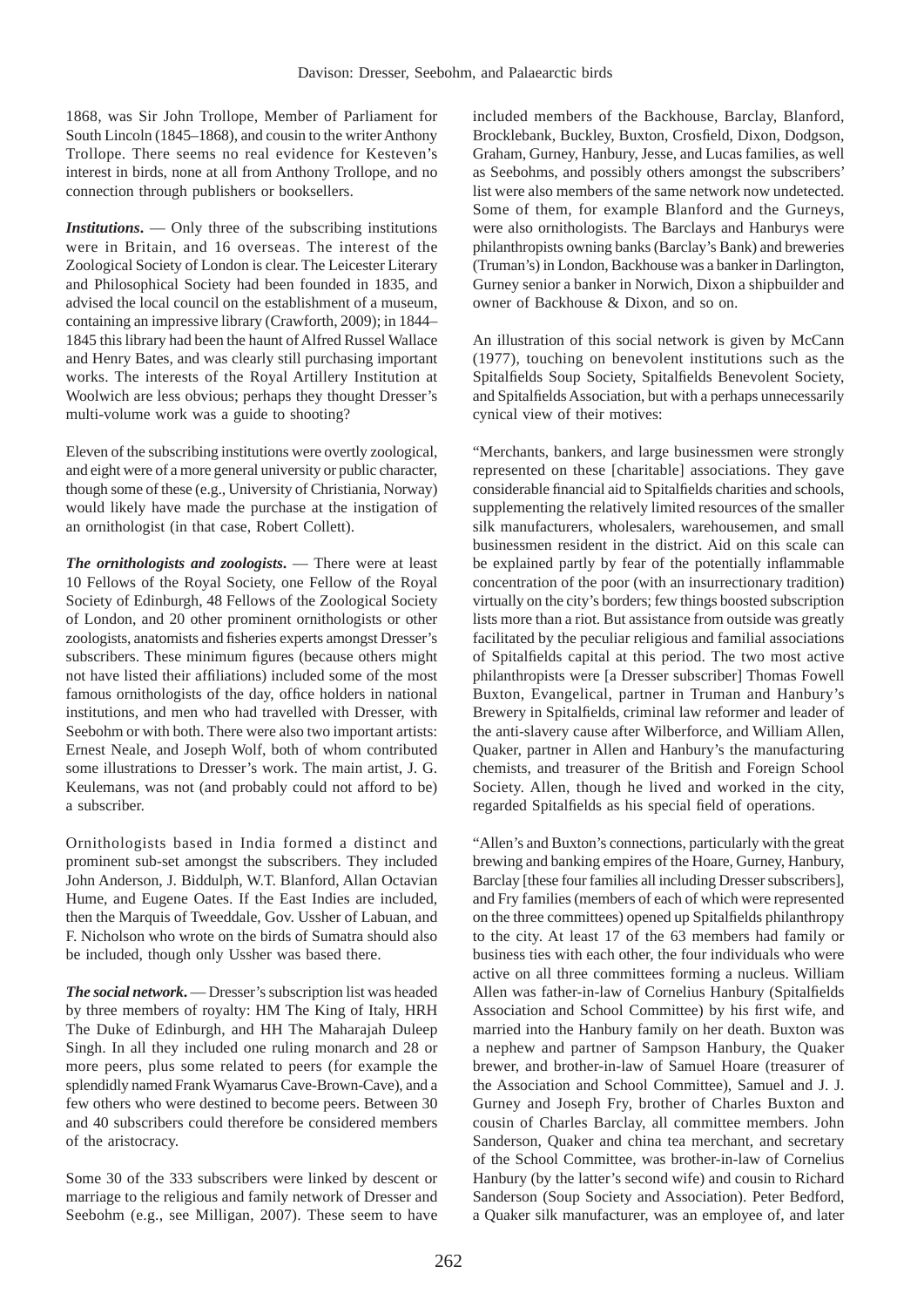successor in business to William Allen's brother Joseph, a member of the Spitalfields Association."

Six Barclays were amongst the subscribers to Dresser's *History of the Birds of Europe*, not all necessarily related, but certainly including Hanbury Barclay, his son H. F. Barclay, and his brother Robert Barclay. The J. H. Gurneys (father and son: the J. J. Gurney mentioned above was the grandfather) were also listed, as were George, Robert and S[amuel] Hanbury. So were three Buxtons—again not all necessarily related, but including the philanthropist Thomas Fowell Buxton of Ware. There was one Hoare, not necessarily related to the brewing family. No Allens, Bedfords, Frys or Sandersons were listed, but amongst the list of 333 subscribers there may have been 14 or 15 associated with this group of Spitalfields Quaker philanthropists, and 30 (possibly more) in total from this social circle throughout the country.

To demonstrate further the close ties between the social, the natural history, and the publishing interests, the second wife of Philip Henry Gosse (the sensationally popular writer on marine life and aquaria, who wrote for van Voorst, for the Society for Promotion of Christian Knowledge and for other publishers) was a Gurney, of the banking family. The Gurneys were also related by marriage to another Quaker subscriber and banker, Edmund Backhouse of Darlington.

There was surely a relationship between the Gurneys of Norwich, and Gurney & Jackson. When the publisher van Voorst (purchaser of four copies of Dresser's work) finally retired in 1886, he handed his business to his two assistants, Gurney and Jackson, under whose name the company continued for several decades. Gurney & Jackson were the publishers of some of the younger J. H. Gurney's works. Here is another link with the ornithological world, for van Voorst was not only one of the leading natural history publishers and booksellers in London (Allen, 2010), but he was also the publisher of *The Ibis* on behalf of the British Ornithologists' Union, including part of the period (1882–1888) for which Dresser was the Honorary Secretary.

Having begun to trace such connections, it is difficult to know where to call a halt. Seebohm's father, Benjamin, was introduced to the prominent Quaker prison reformer Elizabeth Fry in London, in 1814. Elizabeth (née Gurney) was the aunt of John Henry Gurney senior, one of Dresser's subscribers. Henry Seebohm, training for business, learned about steel manufacture from a distant relative in Sheffield, Daniel Doncaster. When Dresser published, C. Doncaster of Sheffield (a son?) was one of the subscribers. In 1872, a year after Dresser began publication, Seebohm travelled to Constantinople and Smyrna, and Ahmed Pasha Vevik of Constantinople became a subscriber. It seems evident that Seebohm was actively recruiting subscribers to Dresser's work wherever he travelled. And so it goes on.

*Finding the subscribers***.** — Dresser would have had to secure enough subscribers to make his book a viable publishing proposition—family, professional friends, members of his ornithological network. In finding subscribers, he would have been in competition with publishers of similar works, at least one of whom had been in the business for a long time, had an enviable record of magnificent publications, and many contacts. This was John Gould (1804–1881), aging but still active. Dresser had to compete for a limited market, and find subscribers who either were not subscribing to a similar current or recent work, or who could afford to subscribe to more than one. It is therefore interesting to look at the publications on the birds of Britain, Europe, and the Palaearctic before, and up to the completion of Dresser's work in 1896 (Table 1), as these were all potential competitors, particularly those just completed or overlapping in time of publication. The competition arose not only because they appealed to the same English-speaking ornithologists, but because of the big overlap in species composition between the avifaunas of Britain, of Europe, and of the Palaearctic: such books covered similar ground.

By 1870, Gould had published or was in the course of publishing an impressive array of high quality artworks, beginning with *A Century of Birds from the Himalayan Mountains* (1832, with 298 subscribers), then *Birds of Europe* (1832–1837, with 211 subscribers), the seemingly neverending *Birds of Asia* (1850–1883, with 162 long-suffering subscribers), and *Birds of Great Britain* (1862–1873, with 468 subscribers). Of these, *Birds of Europe* was the most similar in scope, but nearly 40 years out of date, making *Birds of Great Britain*, appearing regularly and with high quality illustrations by Joseph Wolf and others, the most direct competitor. By contrast, *A History of the Birds of Europe* was Dresser's first major publication, and it commenced while Gould's most popular book was still being issued. In publishing his own major work, Dresser had yet to build up the experience and loyal clientele that an apprenticeship in publishing earlier, smaller works might have supplied. The intention had been for R. B. Sharpe and Dresser to have collaborated, and Sharpe's (1868–1871) experience with his book on the kingfishers would have helped, but Sharpe had had to pull out after only 13 parts had been issued (Allen, 2010).

*Effectiveness in publishing***.** — To compare Dresser with John Gould would be to compare him with the best and most entrepreneurial of all the  $19<sup>th</sup>$  century natural history book-machines. Like Gould, Dresser had a businessman's approach with rigorous management of various interlocking processes (artwork, writing, lithography, printing of text and plates, outsourcing reproduction of the plates to Hanhart's and the text to Taylor & Francis, as well as maintaining the subscribers' lists and addresses up-to-date, encouraging further sales and ensuring prompt distribution). These interlocked in the serial dependence of each step on the others—timing, sequence, and efficiency, as mistakes or delay in any one step would lead to knock-on delays elsewhere in the chain.

Unlike Gould, Dresser had a much smaller team (permitted by his reliance on a single artist, and by outsourcing more steps of the lithography process). In spite of this, and in spite of having a separate business to conduct (whereas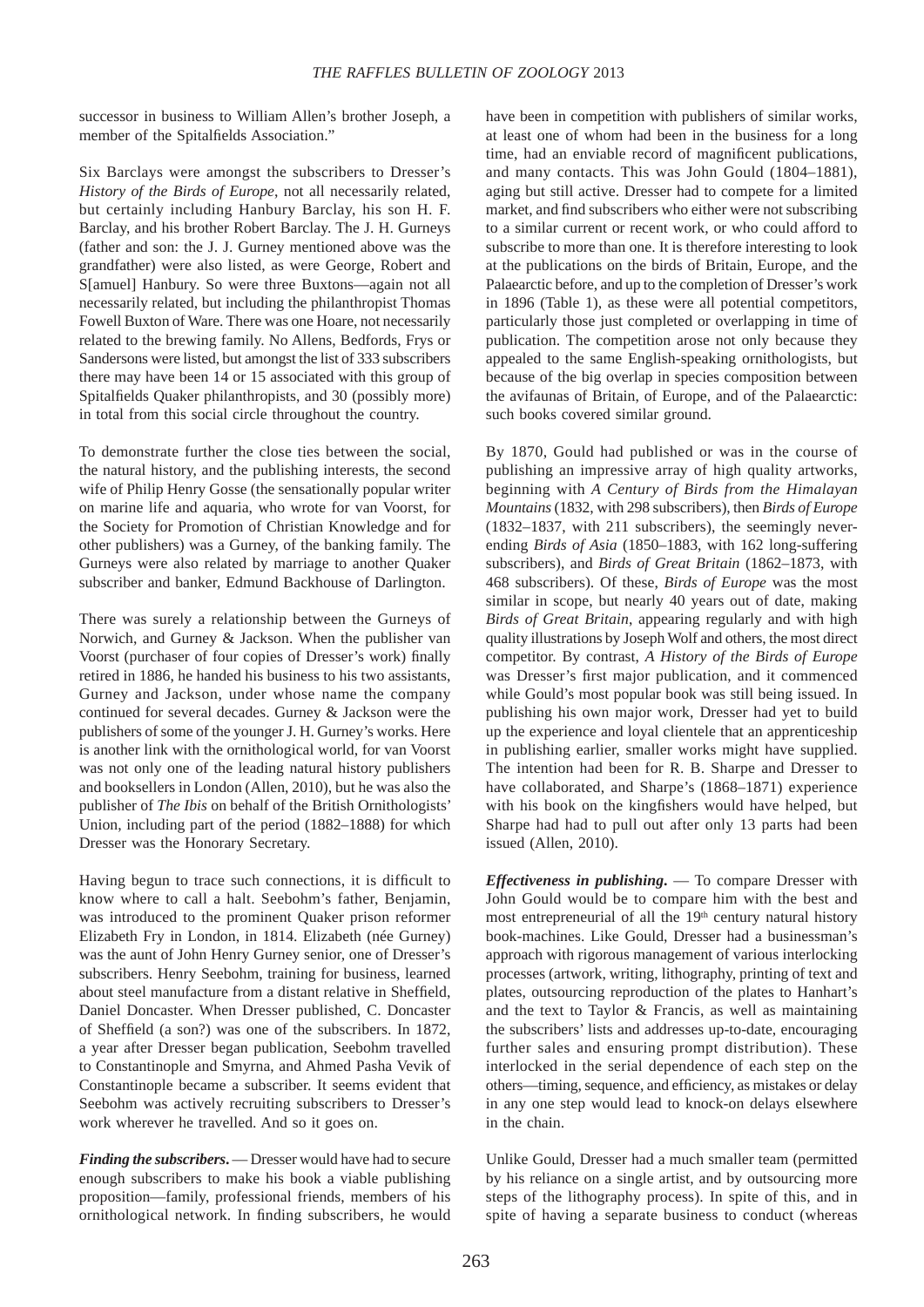| Date      | <b>Title</b>                                                         | <b>Illustrations</b> |
|-----------|----------------------------------------------------------------------|----------------------|
| 1821-1833 | Illustrations of British Ornithology (2 vols.)                       | 214 plates           |
| 1832-1837 | The Birds of Europe (5 vols.)                                        | 449 plates           |
| 1837-1840 | A History of British Birds (5 vols.)                                 | woodcuts             |
| 1837-1843 | A History of British Birds (3 vols.)                                 | 520 woodcuts         |
| 1851-1857 | A History of British Birds (6 vols.)                                 | 358 plates           |
| 1858-1863 | A History of the Birds of Europe, not observed in the                |                      |
|           | British Isles (4 vols.)                                              | 238 plates           |
| 1862-1873 | The Birds of Great Britain (5 vols.)                                 | 449 plates           |
| 1871-1882 | A History of the Birds of Europe (8 vols.)                           | 634 plates           |
| 1883-1885 | A History of British Birds (4 vols.)                                 | 68 plates            |
| 1885-1898 | Coloured Illustrations of the Birds of the British Islands (7 vols.) | 421 plates           |
| 1894-1897 | A Hand-Book to the Birds of Great Britain (4 vols.)                  | 124 plates           |
| 1895-1896 | Supplement to A History of the Birds of Europe (1 vol.)              | 89 plates            |
|           |                                                                      |                      |

Table 1. The sequence of major 19<sup>th</sup> century publications on the birds of Britain, Europe and the Palaearctic that provided potential competition with Dresser for purchasers: the number and quality of coloured plates had a powerful influence on sales.

book production was Gould's main business), Dresser's work reached a similar and sometimes superior level of artistic skill, physical size and impressiveness, and exceeded most of Gould's works in technical content. Furthermore, unlike Gould, Dresser had a much better field knowledge of the birds he was dealing with, and produced a substantial, scientific text. Even if much of it was the reprinting of quotations from already published sources, he was doing an exercise in compilation and analysis that produced far greater depth of information than was found in Gould's works.

Unlike Gould, Dresser's major industrial business (dealing first in timber and then in metals) was probably able to provide some financial support, storage space, and management experience. One could say that Dresser was not better than Gould, who produced many more books, some of them more magnificent, in larger format, with exquisite plates (e.g., on the birds of paradise), but Dresser's standard of achievement was certainly very similar, and provenly so in all aspects of the process (acquisition of subscribers, writing, commissioning artwork, printing, lithography, and distribution). Not least of Dresser's achievements was keeping on schedule, with one part about every seven weeks on average, consisting of an average eight plates and 56 pages (there was some variation in size and content of the parts, especially those destined to form the illustration-free Volume 1). This means that Keulemans was producing one picture every six days, and Dresser was producing text at the rate equivalent to one printed page per day (around 600 words) for 11 years as well as fulfilling all the financial and management responsibilities. Stamina and consistency must have been among his prime traits; the sustained effort and timely completion are particularly impressive given that the withdrawal of Sharpe after only 13 parts must have been a severe blow, halving the manpower available to work on the text.

Through business, travel, and his social network, Dresser would have known many of his subscribers personally. He could not match Gould's pulling power in terms of names and status. Allen (2010) claims 12 monarchs and over 100 peers for Gould's *Birds of Great Britain*, although I count only two

monarchs plus two other members of royalty and 90 peers, in comparison with one monarch and 28 peers for Dresser's *History*; but his total subscriber profile is still impressive, and in terms of financial support the discrepancy is not great (Gould's 468 subscribers, versus Dresser's 333 subscribers for 391 copies), with total revenue about three quarters of Gould's. For further comparison, Gould's five-volume *The Birds of Europe* (1832–1837) contained 449 plates (50, 99, 93, 103, and 104 plates respectively in volumes. 1–5), but each plate was accompanied by just a single page of text, and the total amount of text including preface and introduction was little more than one-tenth of that prepared by Dresser. For that work Gould had 211 subscribers, including three monarchs (of Great Britain, Austria, and Prussia) and an hereditary Grand Duke (of Tuscany), and 207 others.

### **DRESSER'S PLACE IN ORNITHOLOGICAL DEVELOPMENT**

*Range of achievements***.** — The comparison above is merely between the *History of the Birds of Europe* and a selection of Gould's works. Dresser (1884–1886, 1893) also produced two folio books on bee-eaters and rollers, and altogether he wrote approximately 7,000 pages of text (in books and journals) and published more than 780 coloured lithographs. James Fisher characterised Dresser as a "bee-eater and roller expert" (Fisher 1966), but in fact his North American and European field experience would have limited his exposure to these as living birds. Reasons to choose bee-eaters and rollers as the subjects of his next books could have been that R. B. Sharpe had already covered the kingfishers; that all three families are (and were) adjacent in the taxonomic sequence of birds; and that there might have been a possibility of collaborating with Sharpe. Dresser is likely also to have been influenced by these being manageable-sized groups (no more than 30 or so species to be covered per family), brightly coloured (therefore very attractive subjects for illustration), and families that had not been treated by Gould. High quality plates by Keulemans should therefore have had appeal to purchasers.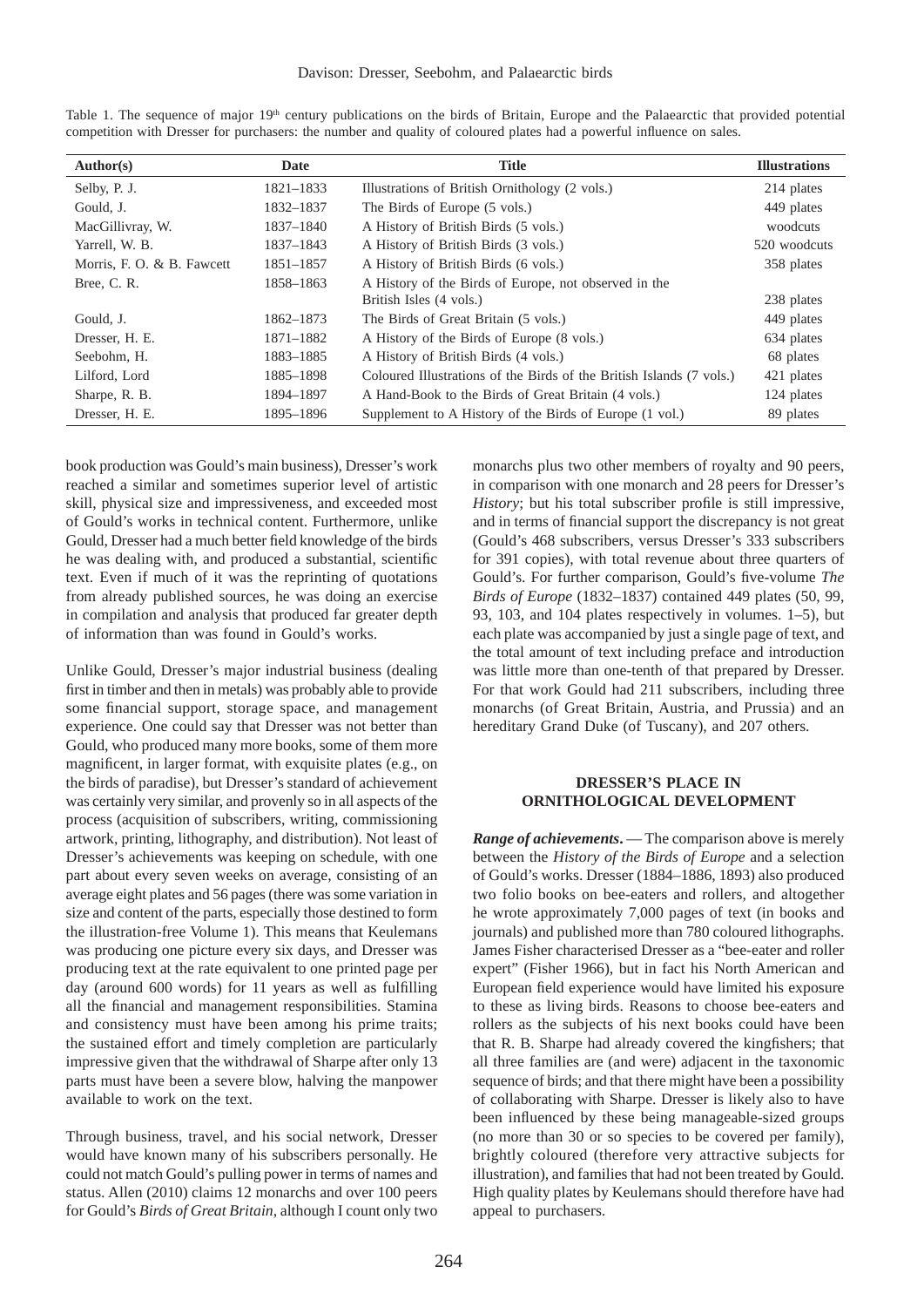Dresser was the single biggest factor in establishing Keulemans in British bird art, by providing consistent, long-term, high profile, dependable employment over 11 years. Although Keulemans had already illustrated Sharpe (1868–1871), with some resultant criticism of the colouring, he might have found it much more difficult to break into the profession in Britain if he had had to rely on small, occasional jobs for a range of different employers. Dresser did not prevent Keulemans from taking on additional work, under their non-exclusive arrangement, but in total Dresser's support represented a substantial proportion (at least one sixth) of Keulemans's lifetime output, more than any other employer. Keulemans's second biggest task was for Seebohm (1898–1902), commissioned and paid for before Seebohm's death, and other large bodies of work were commissioned by Lord Lilford, Frederic du Cane Godman, and Osbert Salvin. The plates commissioned by Dresser have seldom been reproduced in later works, the one main example being in J. L. Bonhote's *The Birds of Britain* (1905) whose 100 plates were "selected by Mr. H. E. Dresser" from the *History of the Birds of Europe*.

Because of his linguistic abilities, Dresser was able to introduce key Russian, German, and Latin publications to an English-speaking scientific audience. From scattered parts of the original publication by Eversmann, he managed to consolidate a complete reprint, no full set being known when he began. In the pages of *The Ibis* he drew attention to continental European publications as they appeared and, later, he produced translations of foreign language works by ornithologists such as Buturlin, Severzoff, and Taczanowski, and helped them to publish in English-language periodicals.

*Dresser, Seebohm, and their role in the Hartert and Jordan tradition*. — It was Albert Günther who first brought Ernst Hartert to London, in 1891, to work on the swifts and goatsuckers for volume 16 of the *Catalogue of Birds in the British Museum* (W. Rothschild, 1934). Rothschild first met Hartert in the London offices of Dresser in early 1892, when it was agreed that Rothschild and Baron H. H. C. L. von Berlepsch would jointly finance an expedition to Venezuela and the West Indies (W. Rothschild, 1934; M. Rothschild [1983] implies that von Berlepsch was also present, which is probably correct though W. Rothschild [1934] did not explicitly say so. It seems likely that Dresser was hosting von Berlepsch during his stay.). Both Dresser and Rothschild, because of their German ornithological contacts, education, travel, and knowledge of the language, would have known von Berlepsch well, as he was similarly an avid bird skin collector as well as a proponent of bird conservation through nest boxes and winter provisioning, and an advocate of birds for pest management in forestry.

Hartert travelled to the West Indies from 1 May to early September in 1892, then returned to England and took up duties as Director of the Zoological Museum at Tring. He then visited Germany, and, introduced to Karl Jordan apparently at von Berlepsch's residence Schloss Seebach near Hannover-Münden, recommended Jordan to Rothschild as curator of insects. Jordan was invited to Tring, visited for a preview in late 1892, and had accepted the appointment by 31 Dec.1892 that year (Johnson, 2012), arriving in Tring to take up the post in Apr.1893.

Although Günther is indicated as the man first bringing Hartert to London (and it was he who invited Seebohm [1881] to contribute the volume on thrushes and warblers), the *Catalogue of Birds in the British Museum* was under the editorship of Sharpe, who had begun the collaboration on *History of Birds of Europe* with Dresser. Thus there were many pre-existing links between this small group of ornithologists. By early 1892 when he first met Hartert, Rothschild could judge his quality from Hartert's catalogue of birds in the Senckenburg Museum, and from his Volume 16 of the *Catalogue* (W. Rothschild, 1934). Rothschild would then have wanted to test Hartert's field abilities, and for this the important connection was with Hartert's sponsor von Berlepsch, via Dresser, rather than with Günther.

In their approach to nomenclature, however, there was a clear distinction between Hartert, Rothschild, Jordan, and Seebohm on one hand, and Dresser (and Alfred Newton) on the other. The volume on thrushes and warblers (Seebohm, 1881) was Seebohm's first extensive use of trinomials, but he used a third name then for intergrades between what he considered to be full species (for example, intermediates between *Monticola cyanus* and *M. solitaria* were named by him *M. cyanus solitaria*). Seebohm has been identified by Mayr (1959) as the first author to describe, and clearly explain the differences between, phyletic evolution within a single population versus the differentiation of populations in geographical isolation. This was in Chapter 3 of his work on the geographical distribution of Charadriidae (Seebohm, 1887a), and was seen by Mayr as a key step in development of the biological species concept. Nevertheless, at this date Seebohm was quite inconsistent. He accepted interbreeding as evidence against species status (Seebohm, 1887b), but used binomials for subspecies (or races, using the terms interchangeably), and accepted races within races (e.g., the 'race' *Phasianus formosanus* within the 'race' *Phasianus torquatus*; Seebohm, 1888). It was his written understanding of the biological processes expressed in descriptive text, rather than his use of the trinomial naming system, that aligned Seebohm with Hartert and Jordan. Furthermore, like Hartert and Jordan, this understanding was based on extensive travel, observations in the field, examination of long series of specimens in other museums, and accumulation of his own specimen collection to illustrate as fully as possible the type and extent of geographical variation in plumage. This was exactly the working method promulgated by Rothschild, Hartert, and Jordan.

It was then left to Hartert and Jordan to align the use of trinomials with the understanding of geographical variation and isolation (e.g., Jordan, 1905), reconciling the British usage with that in Germany (the Deutsche Ornithologische Gesellschaft adopted trinomials in 1884) and America (the American Ornithologists' Union adopted trinomials in 1886), and applying the system consistently to whole continents. The long and productive working careers of Hartert and Jordan,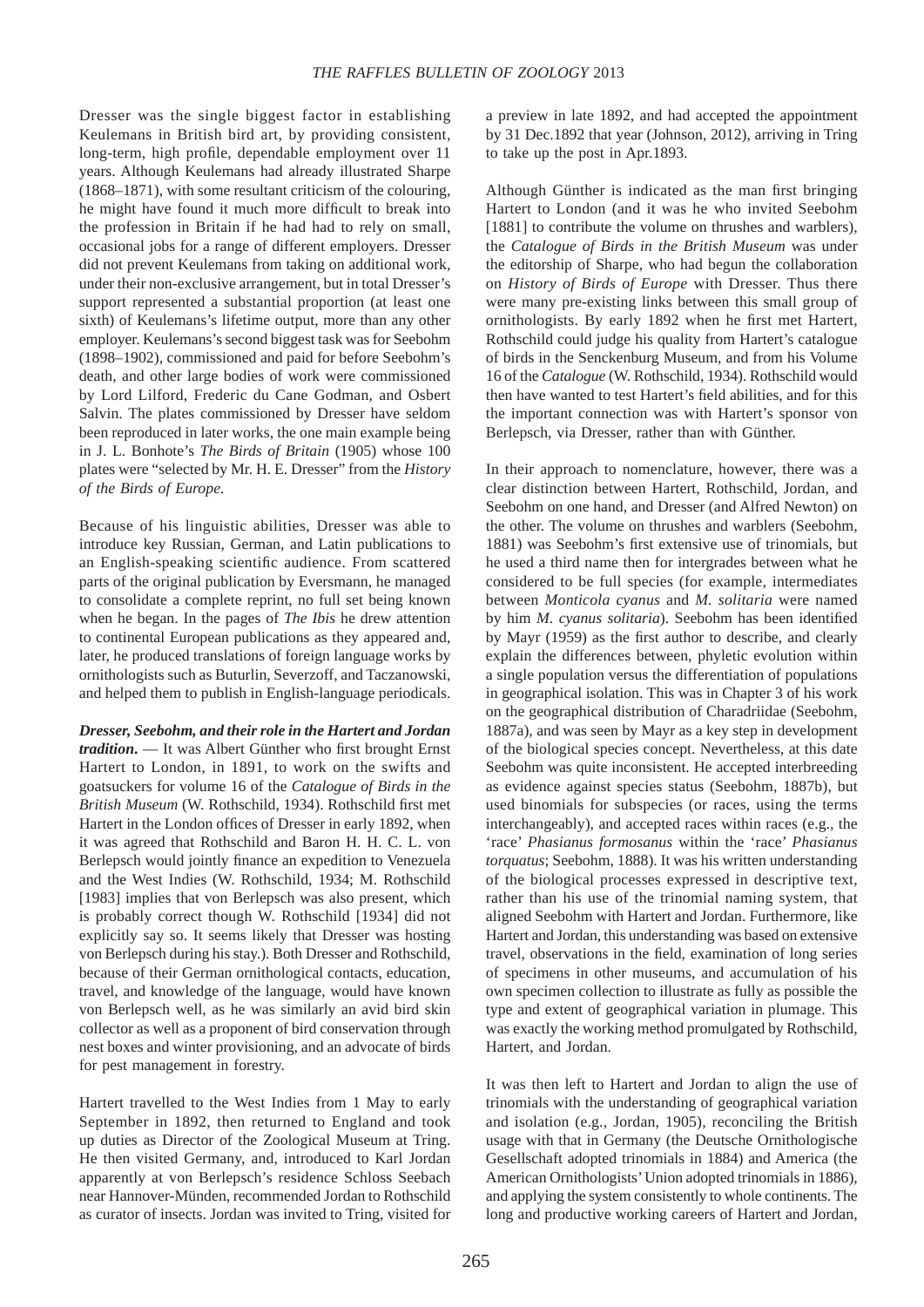|  |  |  |  |  | Table 2. The sequence of major publications by Dresser and Seebohm. |  |  |  |  |
|--|--|--|--|--|---------------------------------------------------------------------|--|--|--|--|
|--|--|--|--|--|---------------------------------------------------------------------|--|--|--|--|

| Date      | <b>Dresser</b>                 | <b>Seebohm</b>                    |
|-----------|--------------------------------|-----------------------------------|
| 1871-1882 | History of the Birds of Europe |                                   |
| 1880      |                                | Siberia in Europe                 |
| 1881      |                                | Catalogue of Birds in BM (Vol. 5) |
| 1882      |                                | Siberia in Asia                   |
| 1883-1885 |                                | History of British Birds          |
| 1884-1886 | Monograph of the Bee-eaters    |                                   |
| 1887      |                                | Biogeography of Charadriidae      |
| 1890      |                                | Birds of the Japanese Empire      |
| 1893      | Monograph of the Rollers       |                                   |
| 1895-1896 | Birds of Europe, Supplement    |                                   |
| 1896      |                                | Coloured Figures of Eggs          |
| 1898-1902 |                                | Monograph of the Thrushes         |
| 1902-1903 | Manual of Palaearctic Birds    |                                   |
| 1905-1910 | Eggs of the Birds of Europe    |                                   |

based on the enormous Rothschild collections (M. Rothschild, 1983; Johnson, 2012) enabled their influence to extend into and through the period of the Modern Evolutionary Synthesis (Mayr, 1955, 1959), so that these concepts became part of the mainstream of evolutionary thinking. Jordan's influence was felt most strongly through his revision of group after group of beetles and butterflies (Johnson, 2012), while Hartert's influence was felt most strongly through his many papers on locality-based bird collections, and his taxonomic review of the entire Palaearctic avifauna (Hartert, 1903–1923).

I wish to suggest that the parallel series of books by Dresser and Seebohm were, not a debate, but the published manifestation of a continuing scientific dialogue between these two friends and with the scientific community of the day, in which they each used the family monograph and the continent-wide zoogeographical review to set out their conclusions (Table 2). In doing so they manifested their different philosophies, Seebohm attaining farreaching conclusions from his understanding of biological populations and processes, Dresser focusing on descriptions of morphological types.

No comparative analysis of their opinions has ever been done, but Dresser and Seebohm both performed critical functions in the development of the Palaearctic scope of ornithology. Dresser's influence was in setting out the baseline taxonomy of all European birds, according to the traditional view that each geographical variant was a distinct species. This was the key significance of the *History of the Birds of Europe* (Dresser, 1871–1882), and the reason for recognising it as a classic work. He updated this so far as European birds were concerned (Dresser, 1895–1896), and then extended the review to the whole of the Palaearctic (Dresser, 1902–1903). Reviews of pan-continental scope were not the norm for the day; it set out the background against which taxonomic debate could proceed. In human terms, Dresser secured the career of Keulemans as the major scientific ornithological artist and illustrator over a period of 40 years and helped, even if in a small way, by effecting the meeting between Rothschild and

Hartert, to bring Hartert and Jordan to Britain. Eventually, these two men undermined Dresser's intellectual position on the significance of geographical variation, pushing forward trinomial taxonomic work for the next 40–60 years.

Seebohm evidently helped to secure subscribers that made Dresser's classic work financially viable, and in doing so he ensured that the treatment of geographical variation that he came not to accept was in fact fully exposed to the scientific audience of the day. His field experience and observations throughout the 1870s must have been available to Dresser while writing. Seebohm documented his own theoretical views on nomenclature, evolution, and biogeography (Seebohm, 1887a, 1893), and made some astute observations on ecology (a term first coined in 1858). Through his fieldwork and his books, like Dresser, Seebohm pushed progressively eastwards so as to enlarge his scope to the whole of the Palaearctic. The dialogue continued beyond the death of Seebohm in 1895, with the posthumous publication of his monograph on thrushes (1898–1902), and with Dresser's (1902–1903) manual. Although Seebohm died only three years after the arrival of Hartert and Jordan at Tring, his were the intellectual views that prevailed, leading Mayr (1959) to write of the 'Seebohm–Hartert School' of opinion (Haffer, 2008).

In this interplay of ideas, I argue that the social context, in its broadest sense, was not only relevant but was an important factor in enabling Dresser and Seebohm to set out their ideas. Their background enabled them to travel; to learn languages; to devote large amounts of 'leisure' time to intensive work that fascinated them and engaged their minds; to secure subscribers for their publications; and to interact with the other key figures who were, like themselves, office holders in the most influential scientific organisations of the day. It is very striking that such different intellectual conclusions on the significance of geographical variation should have been reached by two men who had so many similarities in their upbringing and circumstances.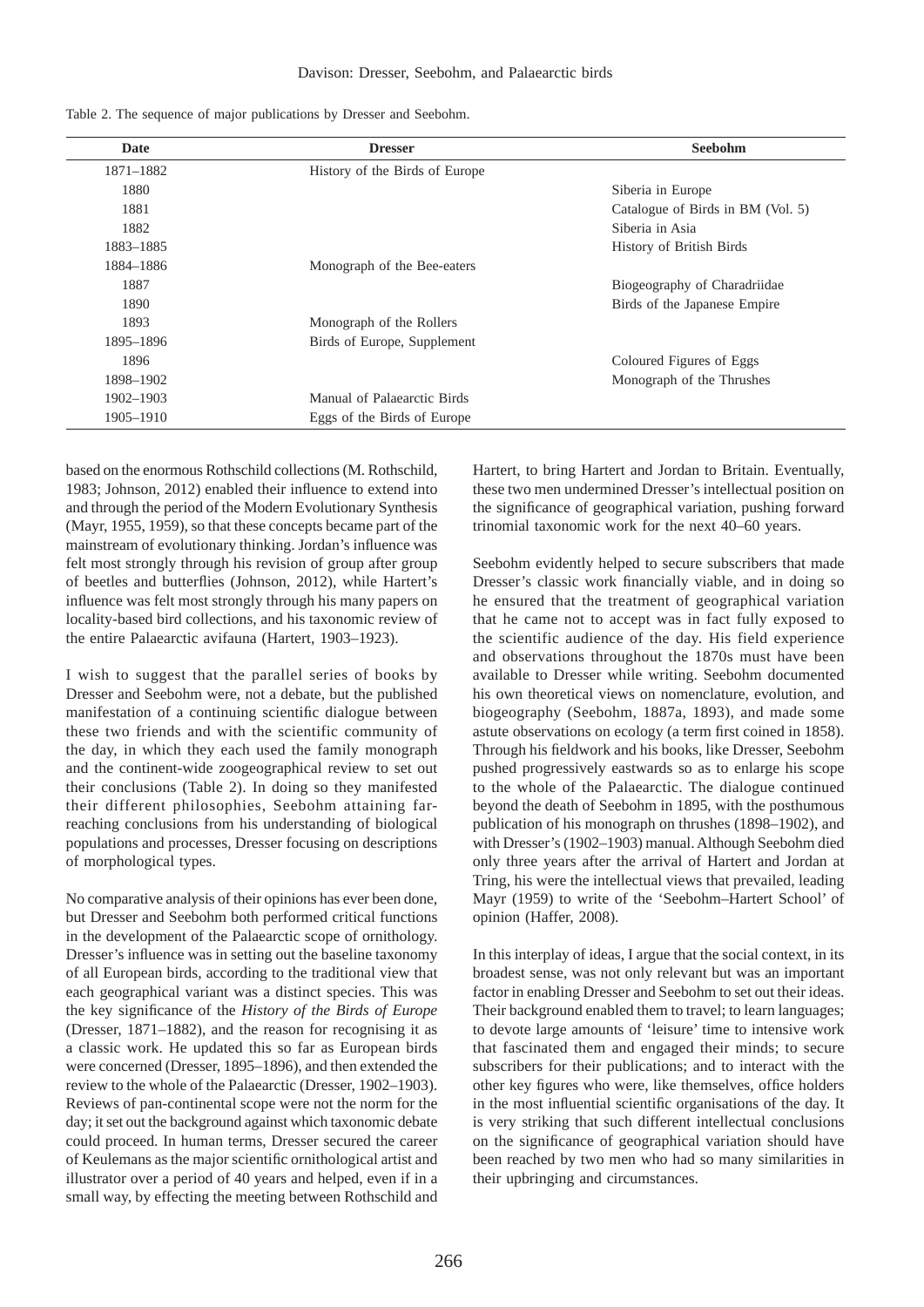### **ACKNOWLEDGEMENTS**

This paper is a contribution to Supplement No. 29 of the Raffles Bulletin of Zoology, marking the eightieth birthday of the Earl of Cranbrook (V). I thank Tony Kirke Swann, formerly of Wheldon & Wesley, Ltd., Hitchin (the town where Henry Seebohm's brother Frederic and descendants settled), and Allen M. Hale of Buteo Books, Arrington, Virginia, both of whom unwittingly stimulated my interest in this topic.

## **LITERATURE CITED**

- Allen, D. E., 2010. *Books and Naturalists*. New Naturalist series, No. 112. Collins, London. 512 pp.
- Anker, J. 1938. *Bird Books and Bird Art: An Outline of the Literary History and Iconography of Descriptive Ornithology*. Levin & Munksgaard, Copenhagen. 251 pp.
- Anonymous [H. McGhie], 2013a. Henry Eeles Dresser. *Wikipedia, The Free Encyclopedia*. Wikimedia Foundation Inc. Encyclopedia on-line. http://en.wikipedia.org/wiki/Henry\_Eeles\_Dresser. (Accessed 20 Sep.2013).
- Anonymous, 2013b. Henry Dresser blockade runner. *Wikipedia, The Free Encyclopedia*. Wikimedia Foundation Inc. Encyclopedia on-line. http://www.revealinghistories.org.uk/the-americancivil-war. (Accessed 11 Sep.2013).
- Anonymous, 2013c. Henry Seebohm*. Wikipedia, The Free Encyclopedia*. Wikimedia Foundation Inc. Encyclopedia online. http://en.wikipedia.org/wiki/Henry\_Seebohm. (Accessed 11 Sep.2013).
- Anonymous, 2013d. National Archives, London. http://search. ancestry.co.uk. (Accessed 11 Sep.2013).
- Bonhote, J. L., 1905. *Birds of Great Britain*. A. & C. Black, London.  $xii + 405$  pp.
- Crawforth, A., 2009. *The Butterfl y Hunter. The Life of Henry Walter Bates*. University of Buckingham Press, Buckingham. 320 pp.
- Dresser, H. E., 1865–1866. Notes on the birds of Southern Texas. *Ibis*, **7**: 312–330, 466–495; **8**: 23–46.
- Dresser, H. E., 1871–1882. *A History of the Birds of Europe; Including All the Species Inhabiting the Western Palaearctic Region*. Volumes 1–8. Dresser, H. E., London. 5,100 pp.
- Dresser, H. E., 1884–1886. *A Monograph of the Meropidae, or Family of the Bee-eaters*. Taylor and Francis, London. xix + 144 pp.
- Dresser, H. E., 1893. *A Monograph of the Coraciidae, or Family of the Rollers*. Taylor and Francis, London. xix + 111 pp.
- Dresser, H. E., 1895–1896. *Supplement to A History of the Birds of Europe: Including All the Species Inhabiting the Western Palaearctic Region*. Volume 9. Dresser H. E., London. 440 pp.
- Dresser, H. E., 1902–1903. *A Manual of Palaearctic Birds*. 2 parts. Dresser H. E., London. xiv + viii + 928 pp.
- Dresser, H. E., 1905–1910. *Eggs of the Birds of Europe: Including All the Species Inhabiting the Western Palaearctic Region*. 2 volumes. Dresser, H. E., London. 837 pp. + 106 pl.
- Fisher, J., 1966. *The Shell Bird Book*. Michael Joseph, London. 344 pp.
- Haffer, J., 2008. *Ornithology, Evolution, and Philosophy. The Life and Science of Ernst Mayr 1904–2005*. Springer-Verlag, Berlin, Heidelberg and New York.  $ix + 474$  pp.
- Hartert, E., 1903–1923. *Die Vögel der Paläarktischen Fauna. Systematische Ubersicht der in Europa, Nord-Asien und der Mittelmeerregion vorkommenden Vögel*. 3 volumes. R. Friedländer & Sohn, Berlin. ii + xxiv + xii + 2328 pp.
- Humphreys, A. L., 1893. *Piccadilly Bookmen. Memorials of the House of Hatchard*. Hatchards, London. viii + 92 pp.
- Johnson, K., 2012. *Ordering Life. Karl Jordan and the Naturalist Tradition*. Johns Hopkins University Press, Baltimore. x + 376 pp.
- Jordan, K., 1905. Der Gegensatz zwischen geographischer und nichtgeographischer Variation. *Zeitschrift für wissenschaftliche Zoologie*, **83**: 151–210.
- Mayr, E., 1955. Karl Jordan's contribution to current concepts in systematics and evolution. *Transactions of the Royal Entomological Society of London*, **107**: 45–66.
- Mayr, E., 1959. Isolation as an evolutionary factor. *Proceedings of the American Philosophical Society*, **103**: 221–230.
- McCann, W. P., 1977. *Popular Education and Socialization in the Nineteenth Century*. Routledge Library Editions: History of Education. Routledge, London.  $xii + 276$  pp.
- McGhie, H. A., 2009. Letters from Alfred Russel Wallace concerning the Darwin commemorations of 1909. *Archives of Natural History*, **36**: 352–356.
- McGhie, H. A., 2011. Dresser, H. E. (1871–"1881"=1871–1882) [Initially Sharpe, R. B. & H. E. Dresser] A history of the birds of Europe, including all species inhabiting the western Palaearctic region. 8 volumes. In: Dickinson, E. C., L. K. Overstreet, R. J. Dowsett & M. D. Bruce (eds.), *Priority! The Dating of Scientifi c Names in Ornithology: A Directory to the Literature and its Reviewers*. Aves Press, Northampton. Pp. 89–90.
- McGhie, H. A., 2012. Nineteenth-century ornithology, Leadenhall Market and fraud. *British Birds*, **105**: 678–682.
- McGhie, H. A. & D. V. Logunov, 2005. Discovering the breeding grounds of Ross's Gull: 100 years on. *British Birds*, **98**: 589–599.
- Milligan, E. H., 2007. *The Biographical Dictionary of British Quakers in Commerce and Industry, 1775–1920*. William Sessions Ltd., York. xviii + 606 pp.
- Mullens, W. H. & H. K. Swann, 1916–1917. *A Bibliography of British Ornithology, From the Earliest Times to the End of 1912*. 2 volumes. Macmillan, London. xx + 691 pp.
- Nissen, C., 1953. *Illustrierten Vogelbücher: ihre Geschichte und Bibliographie*. Hiersemann Verlag, Stuttgart. 223 pp.
- Phillips, M., 1894. *A History of Banks, Bankers, and Banking, Northumberland, Durham, and North Yorkshire, Illustrating the Commercial Development of the North of England, from*   $1755$  to  $1894$ . Effingham Wilson & Co., London. xxx + 466 pp.
- Roberts, W., 1895. *The Book-Hunter in London. Historical and Other Studies of Collectors and Collecting*. Elliot Stock, London.  $xxxi + 334$  pp.
- Rothschild, M., 1983. *Dear Lord Rothschild. Birds, Butterflies and History*. Hutchinson, London and Balaban, Philadelphia. xx + 398 pp.
- Rothschild, W., 1916. Henry Eeles Dresser. *British Birds*, **9**: 194–196.
- Rothschild, W., 1934. Ernst Johann Otto Hartert (1859–1933): An appreciation. *Ibis*, **76**: 350–377.
- Seebohm, H., 1880. *Siberia in Europe: A Visit to the Valley of the Petchora, in North-East Russia; with Description of the Natural History, Migration of Birds, etc*. John Murray, London.  $xvi + 311$  pp.